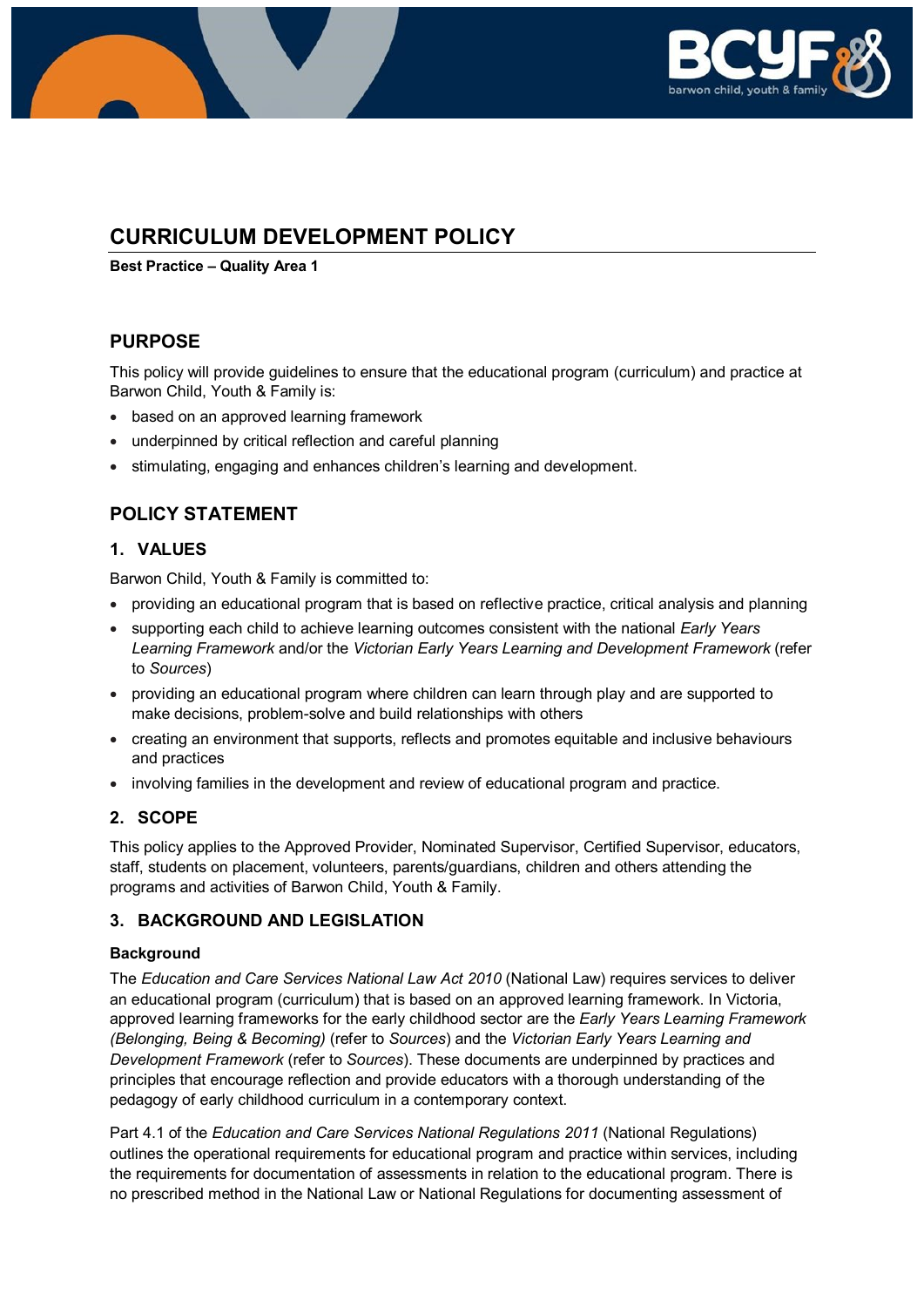children's learning. Each service must determine a method that suits their individual circumstances. To meet the documentation requirements of the National Regulations, the assessment must include an analysis of children's learning. Collecting this information enables educators to plan effectively for each child's learning and development. It can also be used by educators to stimulate reflection on their own values, beliefs and teaching practices, and to communicate about children's learning with children and their families.

The National Regulations require the appointment of an Educational Leader to lead the development and implementation of the educational program (or curriculum) at the service (Regulation 118). This person will have suitable qualifications and experience, as well as a thorough understanding of the *Early Years Learning Framework* and/or the *Victorian Early Years Learning and Development Framework*, enabling them to guide other educators in planning and reflection, and to mentor colleagues in implementation practices (*Guide to the Education and Care Services National Law and the Education and Care Services National Regulations*, p85 – refer to *Sources*).

The *National Quality Standard* is linked to the approved learning frameworks. Quality Area 1: Educational Program and Practice focuses on "enhancing children's learning and development through the:

- pedagogical practices of educators and co-ordinators
- development of programs that promote children's learning across five learning outcomes" (*Guide to the National Quality Standard*, p20 – refer to *Sources*).

The educational program must also be underpinned by the service's philosophy.

## **Legislation and standards**

Relevant legislation and standards include but are not limited to:

- *Education and Care Services National Law Act 2010*: Sections 168, 301(3)(d), 323
- *Education and Care Services National Regulations 2011*: Regulations 73–76, 118, 148
- *National Quality Standard,* Quality Area 1: Educational Program and Practice
	- − Standard 1.1: An approved learning framework informs the development of a curriculum that enhances each child's learning and development
	- − Standard 1.2: Educators and co-ordinators are focused, active and reflective in designing and delivering the program for each child

# **4. DEFINITIONS**

The terms defined in this section relate specifically to this policy. For commonly used terms e.g. Approved Provider, Nominated Supervisor, Regulatory Authority etc. refer to the *General Definitions* section of this manual.

**Approved learning framework:** A document that outlines practices that educators and co-ordinators must use to support and promote children's learning. The *Early Years Learning Framework (Belonging, Being & Becoming)* and the *Victorian Early Years Learning and Development Framework* are approved learning frameworks for use in Victoria (refer to *Sources*).

**Critical reflection:** Reflective practices that focus on implications for equity and social justice (*Early Years Learning Framework*, p45 – refer to *Sources*).

**Curriculum:** All interactions, experiences, activities, routines and events, planned and unplanned, that occur in an environment designed to foster children's learning and development (*Early Years Learning Framework,* p45 – refer to *Sources*; adapted from Te Whariki).

**Each child:** A phrase used in the *National Quality Standard* when an individualised approach is warranted and educators are required to modify their response to meet the needs of an individual child. An example is 'each child's current knowledge, ideas, culture and interests provide the foundation for the program'.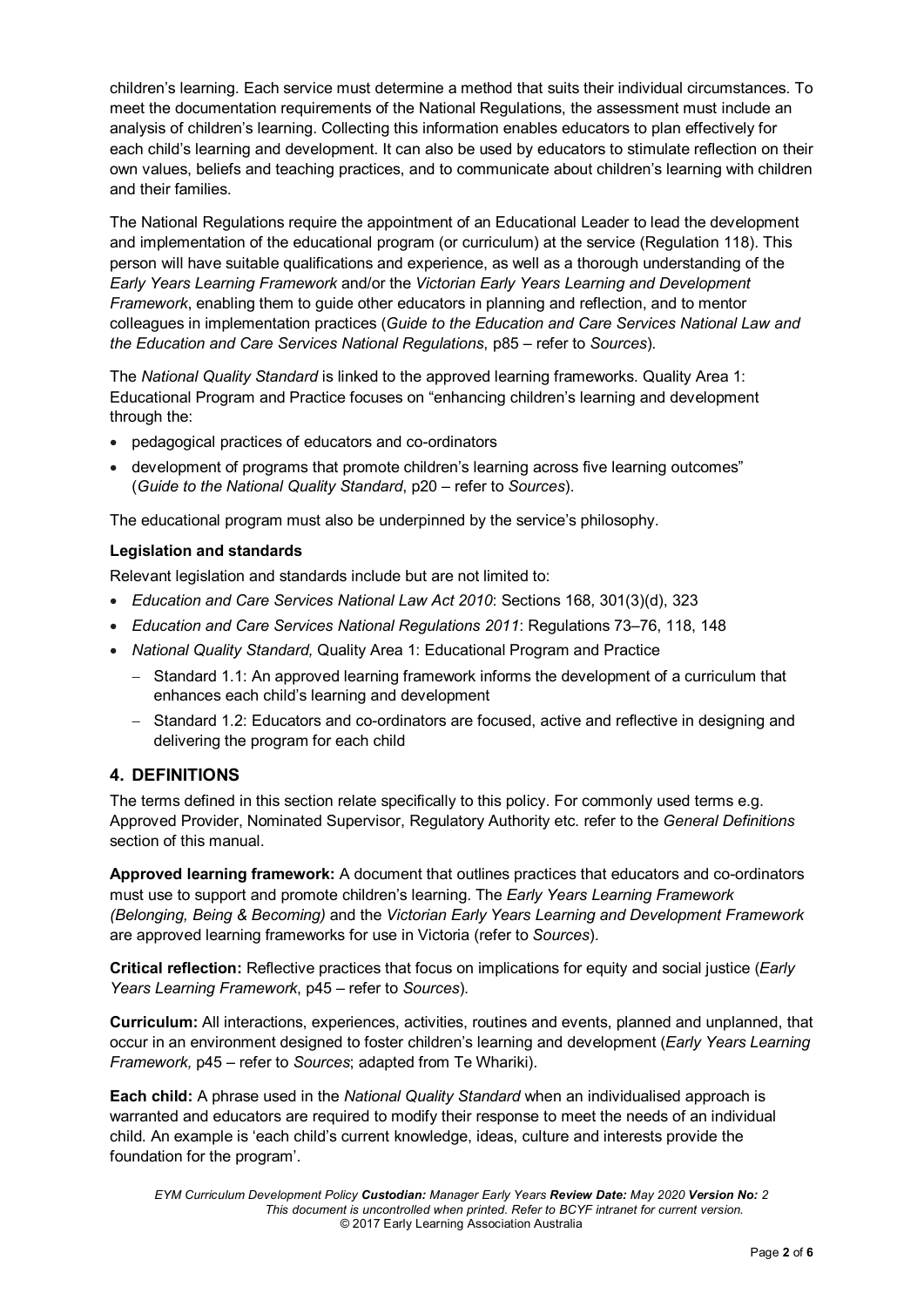**Educational Leader:** The Approved Provider of an education and care service must designate, in writing, a suitably qualified and experienced educator, co-ordinator or other individual to lead the development and implementation of educational programs at the service (Regulation 118). This person must have a thorough understanding of the *Early Years Learning Framework* (or other approved learning framework), be able to guide other educators in their planning and reflection, and mentor colleagues in the implementation of their practice.

**Learning:** A natural process of exploration that children engage in from birth, as they expand their intellectual, physical, social, emotional and creative capacities. Early learning is closely linked to early development.

### **Learning framework:** Refer to **approved learning framework** above.

**Learning outcome:** A skill, knowledge or disposition that educators can actively promote in early childhood settings, in collaboration with children and families.

**Learning relationships:** Relationships that further children's learning and development. Both adult and child have intent to learn from one another.

**Play-based learning:** A context for learning through which children organise and make sense of their social world as they engage actively with people, objects and representations.

## **5. SOURCES AND RELATED POLICIES**

#### **Sources**

- *Belonging, Being & Becoming – The Early Years Learning Framework for Australia*: <http://education.gov.au/early-years-learning-framework>
- *Educators' Guide to the Early Years Learning Framework for Australia*: <http://education.gov.au/early-years-learning-framework>
- *Guide to the Education and Care Services National Law and the Education and Care Services National Regulations 2011*, ACECQA: [www.acecqa.gov.au](http://www.acecqa.gov.au/)
- *Guide to the National Quality Standard*, ACECQA: [www.acecqa.gov.au](http://www.acecqa.gov.au/)
- *National Quality Standard Professional Learning Program*: [www.earlychildhoodaustralia.org.au/nqsplp](http://www.earlychildhoodaustralia.org.au/nqsplp)
- *Victorian Early Years Learning and Development Framework*: [www.education.vic.gov.au/earlylearning/eyldf/default.htm](http://www.education.vic.gov.au/earlylearning/eyldf/default.htm)
- *Victorian Early Years Learning and Development Framework* Resources for Professionals: [www.education.vic.gov.au/earlylearning/eyldf/profresources.htm](http://www.education.vic.gov.au/earlylearning/eyldf/profresources.htm)

#### **Service policies**

- *Code of Conduct Policy*
- *Environmental Sustainability Policy*
- *Inclusion and Equity Policy*
- *Interactions with Children Policy*
- *Nutrition and Active Play Policy*
- *Participation of Volunteers and Students Policy*
- *Road Safety and Safe Transport Policy*
- *Sun Protection Policy*
- *Supervision of Children Policy*
- *Water Safety Policy*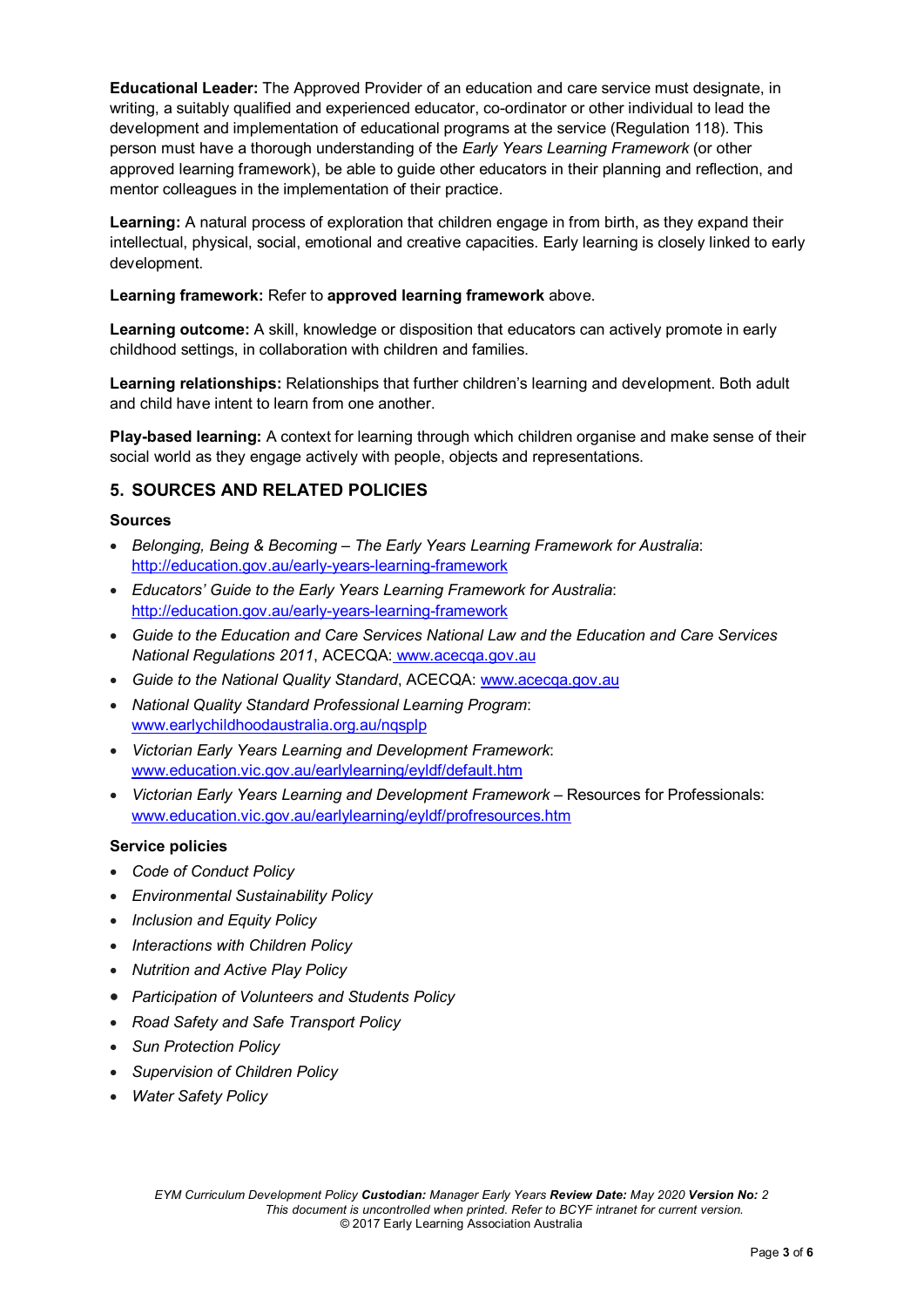# **PROCEDURES**

## **The Approved Provider is responsible for:**

- ensuring that the educational program is stimulating and engaging, enhances children's learning and development, and is based on an approved learning framework (refer to *Definitions*) (Section 168)
- ensuring the developmental needs, interests and experiences, and the individual differences of each child are accommodated in the educational program (Section 168) (refer to *Inclusion and Equity Policy*)
- ensuring the educational program contributes to each child:
	- − developing a strong sense of identity
	- − being connected with, and contributing to, his or her world
	- − having a strong sense of wellbeing
	- − being a confident and involved learner
	- − being an effective communicator (Regulation 73)
- designating a suitably qualified and experienced Educational Leader to direct the development and implementation of educational programs at the service (Regulation 118)
- ensuring the staff record includes the name of the Educational Leader at the service (Regulation 148)
- ensuring that the service's philosophy guides educational program and practice
- ensuring that assessments of the child's developmental needs, interests, experiences and participation in the educational program are documented (Regulation  $74(1)(a)(i)$ )
- ensuring that assessments of the child's progress against the outcomes of the educational program are documented (Regulation 74(1)(a)(ii))
- ensuring documentation of assessments includes reflection on the period of time the child is at the service, and how documented information will be used by educators at the service (Regulation 74(2)(a)(i)&(ii))
- ensuring documentation is written in plain language and is easy to understand by both educators and parents/guardians (Regulation 74(2)(b))
- ensuring a copy of the educational program is displayed at the service and accessible to parents/guardians (Regulation 75)
- ensuring that parents/guardians are provided with information about the content and implementation of the educational program, their child's participation in the program and documentation relating to assessments or evaluations of their child (Regulation 76)
- developing and evaluating the educational program in collaboration with the Nominated Supervisor, educators, children and families.

### **The Nominated Supervisor is responsible for:**

- ensuring that the educational program is stimulating and engaging, enhances children's learning and development, and is based on an approved learning framework (refer to *Definitions*) (Section 168)
- ensuring the developmental needs, interests and experiences, and the individual differences of each child are accommodated in the educational program (Section 168) (refer *to Inclusion and Equity Policy*)
- displaying a copy of the educational program at the service in a location accessible to parents/guardians
- ensuring that each child's learning and development is assessed as part of an ongoing cycle of planning, documentation and evaluation
- ensuring that there is a record of learning and development for each child, and that it is updated and maintained on an ongoing basis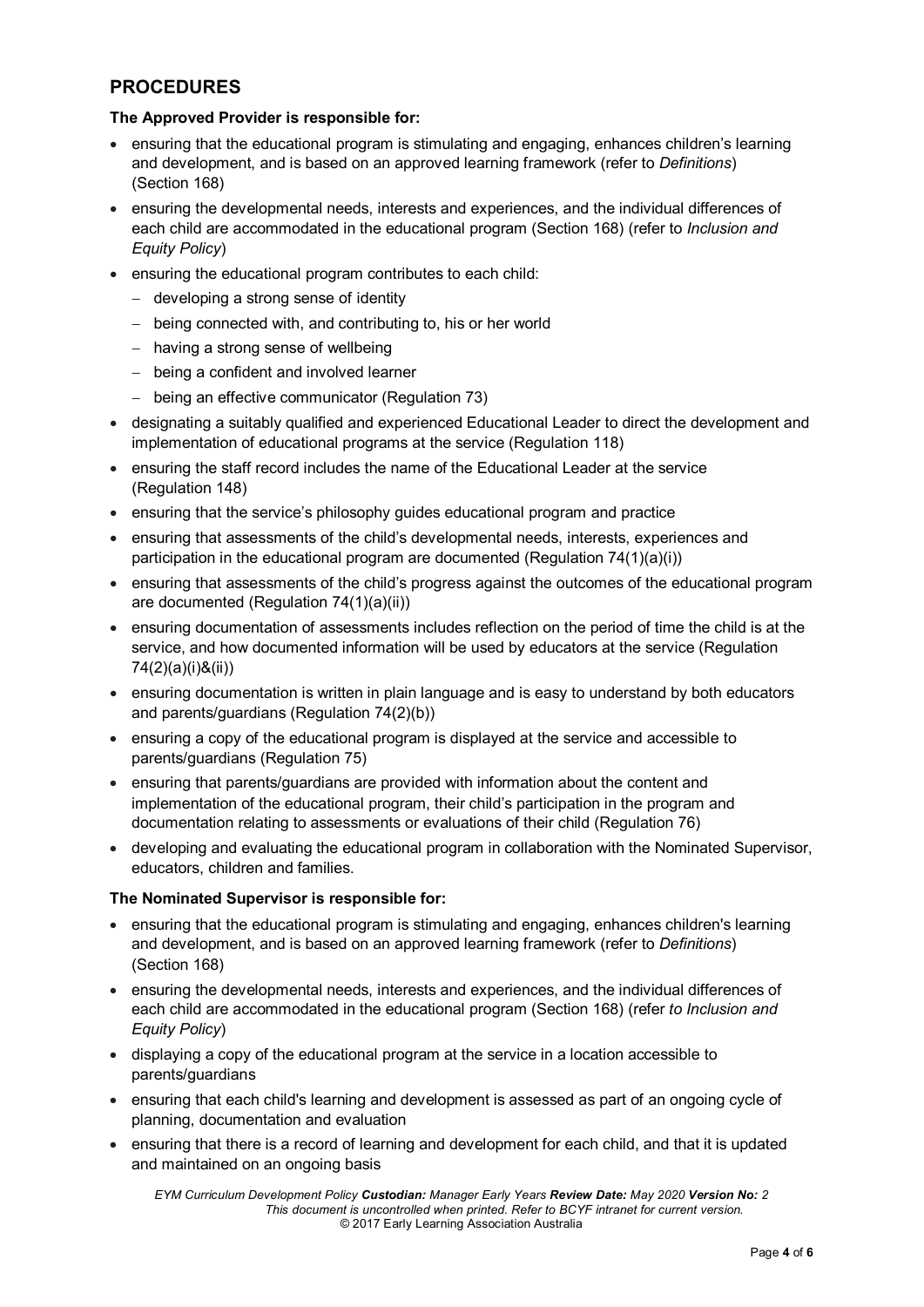- developing and evaluating the educational program in collaboration with the Approved Provider, educators, children and families
- ensuring regular communication is established between the service and parents/guardians in relation to their child's learning and development.

#### **Certified Supervisors and other educators are responsible for:**

- delivering an educational program that is stimulating and engaging, enhances children's learning and development, and is based on an approved learning framework (refer to *Definitions*)
- considering the developmental needs, interests and experiences, and the individual differences of each child in the educational program (refer to *Inclusion and Equity Policy*)
- assessing and documenting each child's needs, interests, experiences, participation and progress in relation to the educational program in a way that is easy to understand for parents/guardians
- making information available to parents/guardians about their child's participation in the educational program
- communicating regularly with parents/guardians in relation to their child's learning and development
- developing and evaluating the educational program in collaboration with the Approved Provider, Nominated Supervisor, children and families.

#### **Parents/guardians are responsible for:**

- communicating regularly with the service in relation to their child's learning and development
- providing input to the development of the educational program in collaboration with the Approved Provider, Nominated Supervisor, educators and children.

### **Volunteers and students, while at the service, are responsible for following this policy and its procedures.**

# **EVALUATION**

In order to assess whether the values and purposes of the policy have been achieved, the Approved Provider will:

- regularly seek feedback from everyone affected by the policy regarding its effectiveness
- monitor the implementation, compliance, complaints and incidents in relation to this policy
- keep the policy up to date with current legislation, research, policy and best practice
- revise the policy and procedures as part of the service's policy review cycle, or as required
- notify parents/guardians at least 14 days before making any changes to this policy or its procedures.

# **ATTACHMENTS**

Nil